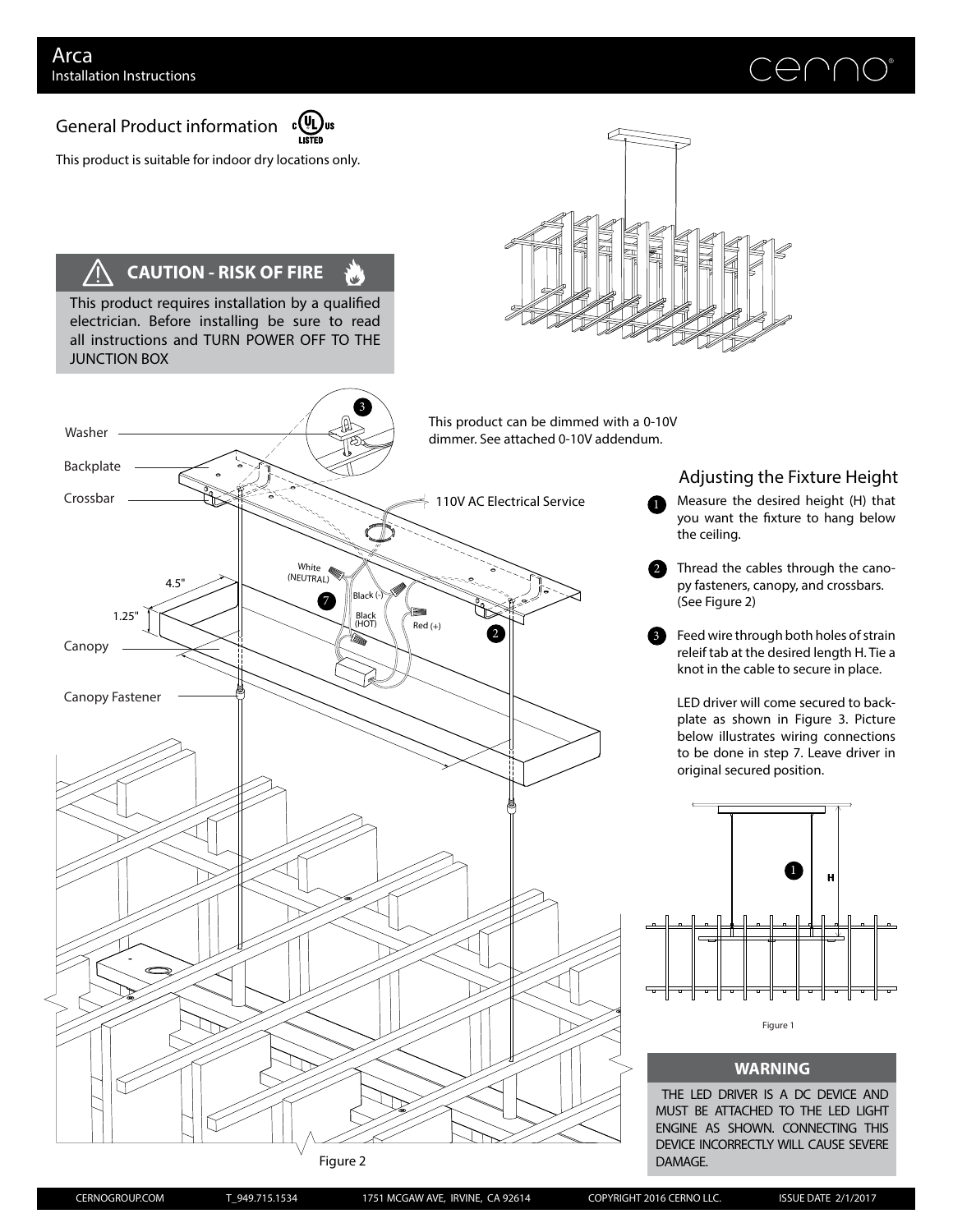



#### Mounting the Fixture

**Example 2** Feed the power line wires through the hole in the center of the backplate.

5 Mount the backplate to the electrical box with the supplied #8-32 screws.

6 Secure the backplate to the ceiling using the additional mounting holes.

#### Making Electrical Connections

**Make electrical connections as shown in figure 2 using the supplied wire nuts.** 

#### Securing the Canopy

8) After electrical connections have been made, place all of the wires inside of the junction box.

Slide the canopy up the cables and secure it by screwing the canopy fasteners into the crossbars. 0

#### **WARNING**

THE LED DRIVER IS A DC DEVICE AND MUST BE ATTACHED TO THE LED LIGHT ENGINE AS SHOWN. CONNECTING THIS DEVICE INCORRECTLY WILL CAUSE SEVERE DAMAGE.



Figure 4